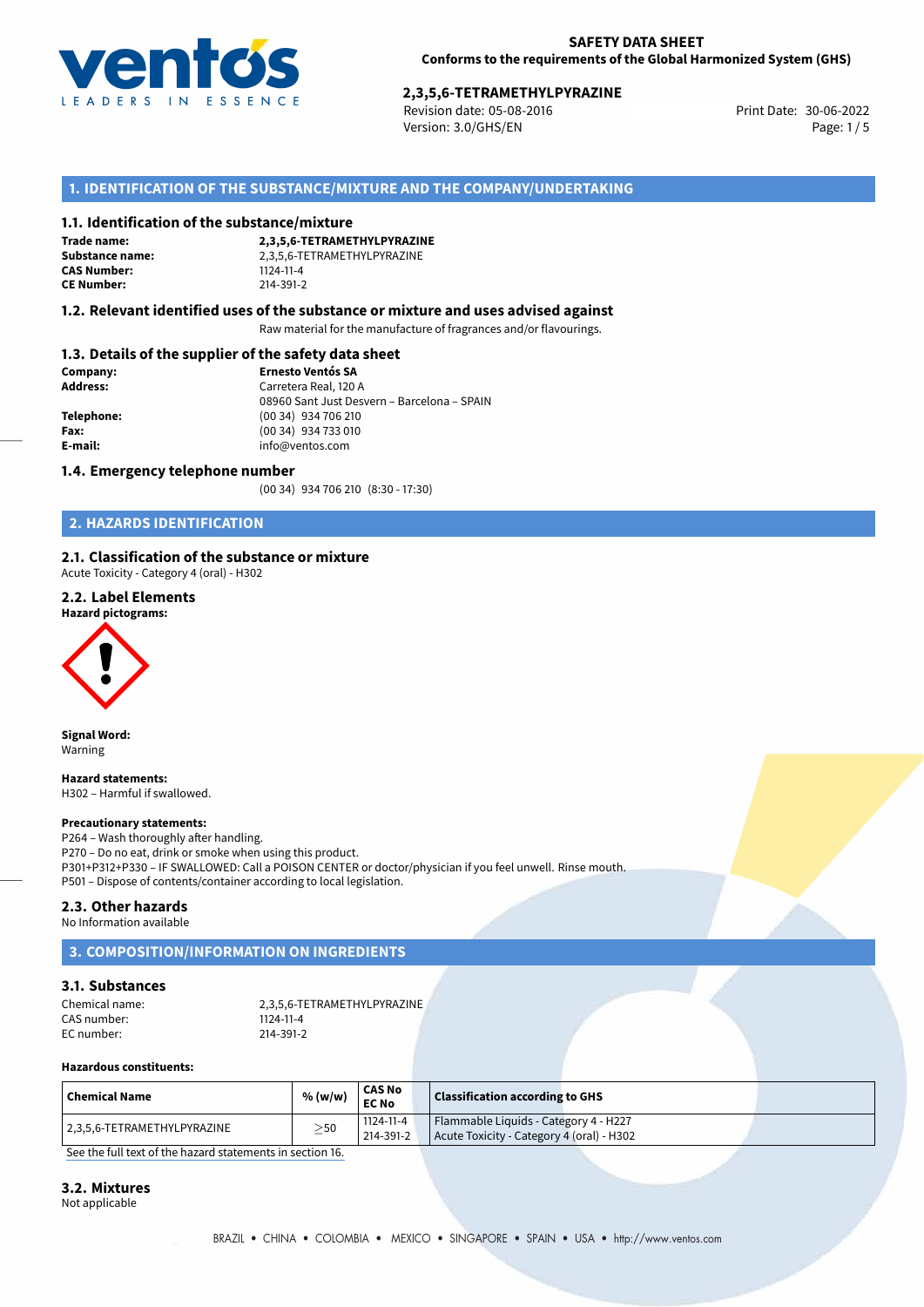

Revision date: 05-08-2016 Version: 3.0/GHS/EN Page: 2 / 5

# **4. FIRST-AID MEASURES**

## **4.1. Description of necessary first aid measures**

| Ingestion:    | Rinse mouth with water.<br>Obtain medical advice.<br>Keep at rest. Do not induce vomiting.                                                           |
|---------------|------------------------------------------------------------------------------------------------------------------------------------------------------|
| Eye contact:  | In case of contact with eyes, rinse immediately with plenty of water for at least 15 minutes and seek medical advice.                                |
| Inhalation:   | Remove person to fresh air and keep at rest.<br>Seek immediate medical advice.                                                                       |
| Skin contact: | Take off immediately all contaminated clothing.<br>Thoroughly wash affected skin with soap and water.<br>Seek medical attention if symptoms persist. |

#### **4.2. Most important symptoms and effects, both acute and delayed** No information available.

# **4.3. Indication of any immediate medical attention and special treatment needed**

No information available.

# **5. FIRE-FIGHTING MEASURES**

# **5.1. Extinguishing Media**

Water spray, carbon dioxide, dry chemical powder or appropriate foam. For safety reasons do not use full water jet.

### **5.2. Special hazards arising from the substance or mixture**

Known or Anticipated Hazardous Products of Combustion: Emits toxic fumes under fire conditions.

# **5.3. Advice for firefighters**

High temperatures can lead to high pressures inside closed containers. Avoid inhalation of vapors that are created. Use appropriate respiratory protection. Do not allow spillage of fire to be poured into drains or watercourses. Wear self-contained breathing apparatus and protective clothing.

# **6. ACCIDENTAL RELEASE MEASURES**

### **6.1. Personal precautions, protective equipment and emergency procedures**

Evacuate surronding areas. Ensure adequate ventilation. Keep unnecessary and unprotected personnel from entering. Do not breathe vapor/spray. Avoid contact with skin and eyes. Information regarding personal protective measures: see section 8.

### **6.2. Environmental precautions**

To avoid possible contamination of the environment, do not discharge into any drains, surface waters or groundwaters.

### **6.3. Methods and materials for containment and cleaning up**

Cover with an inert, inorganic, non-combustible absorbent material (e.g. dry-lime, sand, soda ash). Place in covered containers using non-sparking tools and transport outdoors. Avoid open flames or sources of ignition (e.g. pilot lights on gas hot water heater). Ventilate area and wash spill site after material pickup is complete.

### **6.4. Reference to other sections**

Information regarding exposure controls, personal protection and disposal considerations can be found in sections 8 and 13.

# **7. HANDLING AND STORAGE**

### **7.1. Precautions for safe handling**

Do not store or handle this material near food or drinking water. Do not smoke. Avoid contact with the eyes, skin and clothing. Wear protective clothing and use glasses. Observe the rules of safety and hygiene at work. Keep in the original container or an alternative made from a compatible material.

## **7.2. Conditions for safe storage, including any incompatibilities**

Store in tightly closed and preferably full containers in a cool, dry and ventilated area, protected from light. Keep away from sources of ignition (e.g. hot surfaces, sparks, flame and static discharges). Keep away from incompatible materials (see section 10).

### **7.3. Specific end use(s)**

No information available.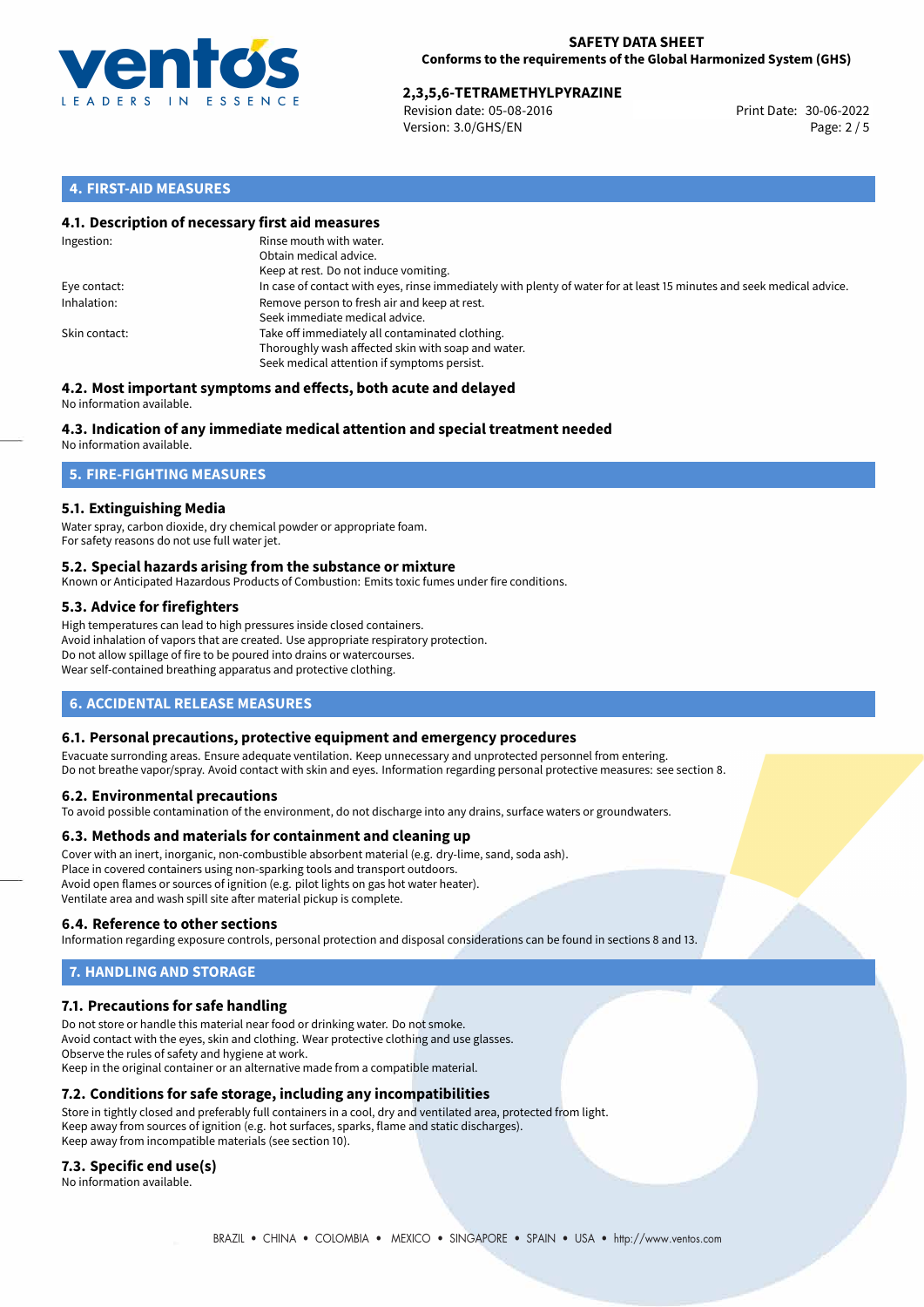

Revision date: 05-08-2016 Version: 3.0/GHS/EN Page: 3 / 5

# **8. EXPOSURE CONTROLS AND PERSONAL PROTECTION**

#### **8.1. Control parameters**

Components with occupational exposure limits: None known.

#### **8.2. Exposure controls**

Measures should be taken to prevent materials from being splashed into the body. Provide adequate ventilation, according to the conditions of use. Use a mechanical exhaust if required.

#### **8.3. Individual protection measures, such as personal protective equipment**

| Eye/Face protection:             | Chemical safety goggles are recommended. Wash contaminated goggles before reuse.                                                            |
|----------------------------------|---------------------------------------------------------------------------------------------------------------------------------------------|
| Hand Protection:                 | Chemical-resistant gloves are recommended. Wash contaminated gloves before reuse.                                                           |
| Body protection:                 | Personal protective equipment for the body should be selected based on the task being performed and the risks                               |
|                                  | involved.                                                                                                                                   |
| Respiratory Protection:          | In case of insufficient ventilation, use suitable respiratory equipment.                                                                    |
| Environmental exposure controls: | Emissions from ventilation or process equipment should be checked to ensure they comply with environmental<br>protection legislation.       |
|                                  | In some cases, filters or engineering modifications to the process equipment will be necessary to reduce emissions to<br>acceptable levels. |

# **9. PHYSICAL AND CHEMICAL PROPERTIES**

#### **9.1. Information on basic physical and chemical properties**

| Appearance:                            | Solid                     |
|----------------------------------------|---------------------------|
| Colour:                                | Conforms to standard      |
| Odour:                                 | Conforms to standard      |
| Odour theshold:                        | Not determined            |
| pH:                                    | Not determined            |
| Melting point/freezing point:          | 85-90                     |
| Boling point/boiling range:            | Not determined            |
| Flash point:                           | 95 °C                     |
| Evaporation rate:                      | Not determined            |
| Flammability:                          | Not determined            |
| Lower flammability/Explosive limit:    | Not determined            |
| Upper flammability/Explosive limit:    | Not determined            |
| Vapour pressure:                       | Not determined            |
| Vapour Density:                        | Not determined            |
| Density:                               | Not determined            |
| Relative density:                      | Not determined            |
| Water solubility:                      | SLIGHTLY SOLUBLE IN WATER |
| Solubility in other solvents:          | Not determined            |
| Partition coefficient n-octanol/water: | Not determined            |
| Auto-ignition temperature:             | Not determined            |
| Decomposition temperature:             | Not determined            |
| Viscosity, dynamic:                    | Not determined            |
| Viscosity, kinematic:                  | Not determined            |
| Explosive properties:                  | Not determined            |
| Oxidising properties:                  | Not determined            |
|                                        |                           |

# **10. STABILITY AND REACTIVITY**

#### **10.1. Reactivity**

No hazardous reactions if stored and handled as prescribed/indicated.

#### **10.2. Chemical stability**

The product is stable if stored and handled as prescribed/indicated.

# **10.3. Possibility of hazardous reactions**

No hazardous reactions if stored and handled as prescribed/indicated.

# **10.4. Conditions to Avoid**

Conditions to Avoid: Excessive heat, flame or other ignition sources.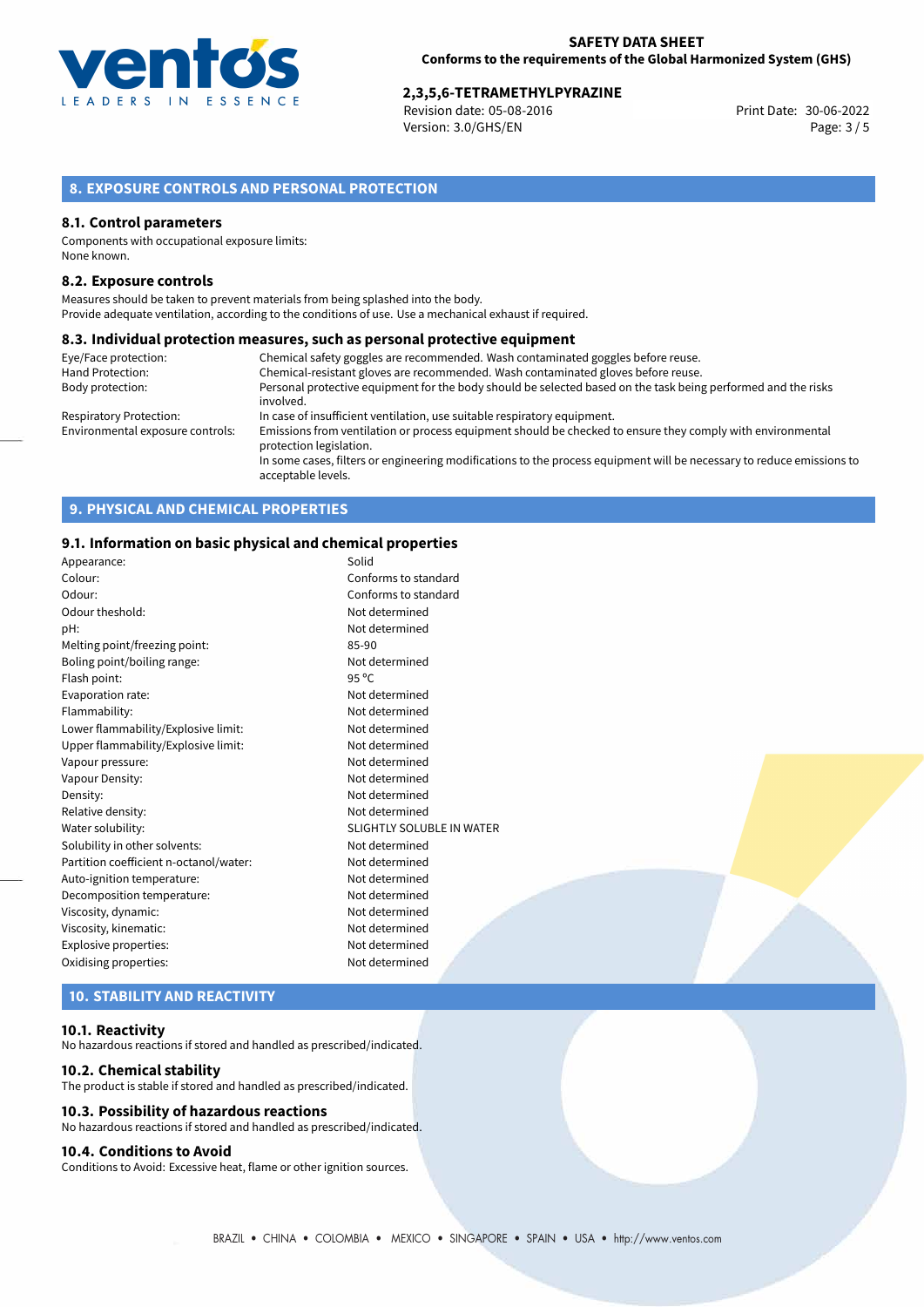

Revision date: 05-08-2016 Version: 3.0/GHS/EN Page: 4 / 5

# **10.5. Incompatible materials**

Avoid contact with strong acids and bases and oxidizing agents.

### **10.6. Hazardous decomposition products**

During combustion may form carbon monoxide and unidentified organic compounds.

# **11. TOXICOLOGICAL INFORMATION**

| <b>Acute toxicity</b>                    | Harmful if swallowed.                                                     |
|------------------------------------------|---------------------------------------------------------------------------|
| <b>Skin corrosion/irritation</b>         | Based on the data available, the criteria for classification are not met. |
| Serious eye damage/irritation            | Based on the data available, the criteria for classification are not met. |
| <b>Respiratory or skin sensitisation</b> | Based on the data available, the criteria for classification are not met. |
| <b>Germ cell mutagenicity</b>            | Based on the data available, the criteria for classification are not met. |
| Carcinogenicity                          | Based on the data available, the criteria for classification are not met. |
| <b>Reproductive toxicity</b>             | Based on the data available, the criteria for classification are not met. |
| <b>STOT-single exposure</b>              | Based on the data available, the criteria for classification are not met. |
| <b>STOT-repeated exposure</b>            | Based on the data available, the criteria for classification are not met. |
| <b>Aspiration hazard</b>                 | Based on the data available, the criteria for classification are not met. |

# **12. ECOLOGICAL INFORMATION**

#### **12.1. Toxicity**

#### **Assessment:**

Based on the data available, the criteria for classification are not met. **Experimental/calculated data:** No information available.

## **12.2. Degradability**

No information available.

# **12.3. Bioaccumulative potential**

No information available.

#### **12.4. Soil mobility**

No information available.

# **12.5. Other adverse effects**

See also sections 6, 7, 13 and 15 Do not allow to get into waste water or waterways.

## **13. DISPOSAL CONSIDERATIONS**

# **13.1. Waste treatment methods**

Dispose of in accordance with national and local environmental regulations.

# **14. TRANSPORT INFORMATION**

|                                  | <b>ADR/RID/ADN</b>                | <b>IMDG</b>                       | <b>IATA-ICAO</b>                  |
|----------------------------------|-----------------------------------|-----------------------------------|-----------------------------------|
| 14.1. UN Number                  | Not classified as hazardous goods | Not classified as hazardous goods | Not classified as hazardous goods |
| 14.2. UN Proper Shipping Name    | Not applicable                    | Not applicable                    | Not applicable                    |
| 14.3. Transport Hazard Class(es) | Not applicable                    | Not applicable                    | Not applicable                    |
| 14.4. Packing Group              | Not applicable                    | Not applicable                    | Not applicable                    |
| 14.5. Environmental hazards      | No                                | <b>No</b>                         | No                                |
| Additional information           |                                   |                                   |                                   |

#### **14.6 Special precautions for user**

None known

#### **14.7. Transport in bulk according to Annex II of MARPOL 73/78 and the IBC Code**

No information available

# **15. REGULATORY INFORMATION**

**15.1. Safety, health and environmental regulations/legislation specific for the substance or mixture** No information available